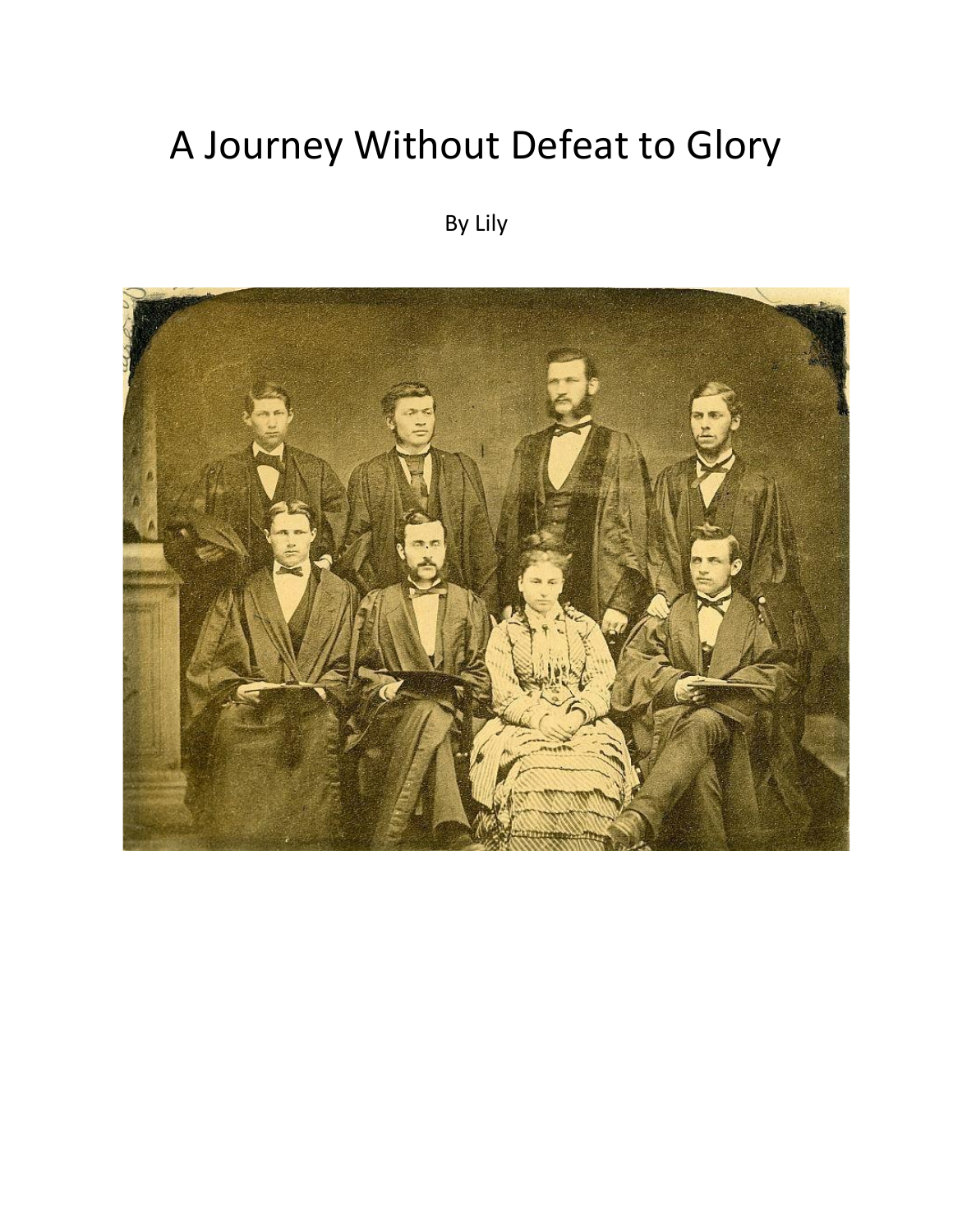Emily was walking home with the cool winds of October blowing against her face, her curly hair tucked back, and her silk dress brushing up against the window of a bakery. The smell of fresh warm bread wound itself around her nose. As Emily entered the bakery, her skin was met with warmth, providing relief from the cold October breeze.

"Why hello Emily!" said the kind face staring back at her.

It was her old friend Diana from her hometown Norwich Township. Emily smiled back warmly.

"What's that you have in your hand?" Diana asked.

Emily had bought medicine for her husband who had fallen ill with tuberculosis. The disease was serious. Her husband had been coughing and sweating with a fever all day long. "It's some tea for my husband" explained Emily

"He has fallen ill with tuberculosis."

"That's sad to hear." she replied sympathetically.

Emily left with a loaf of fresh bread to warm her hands.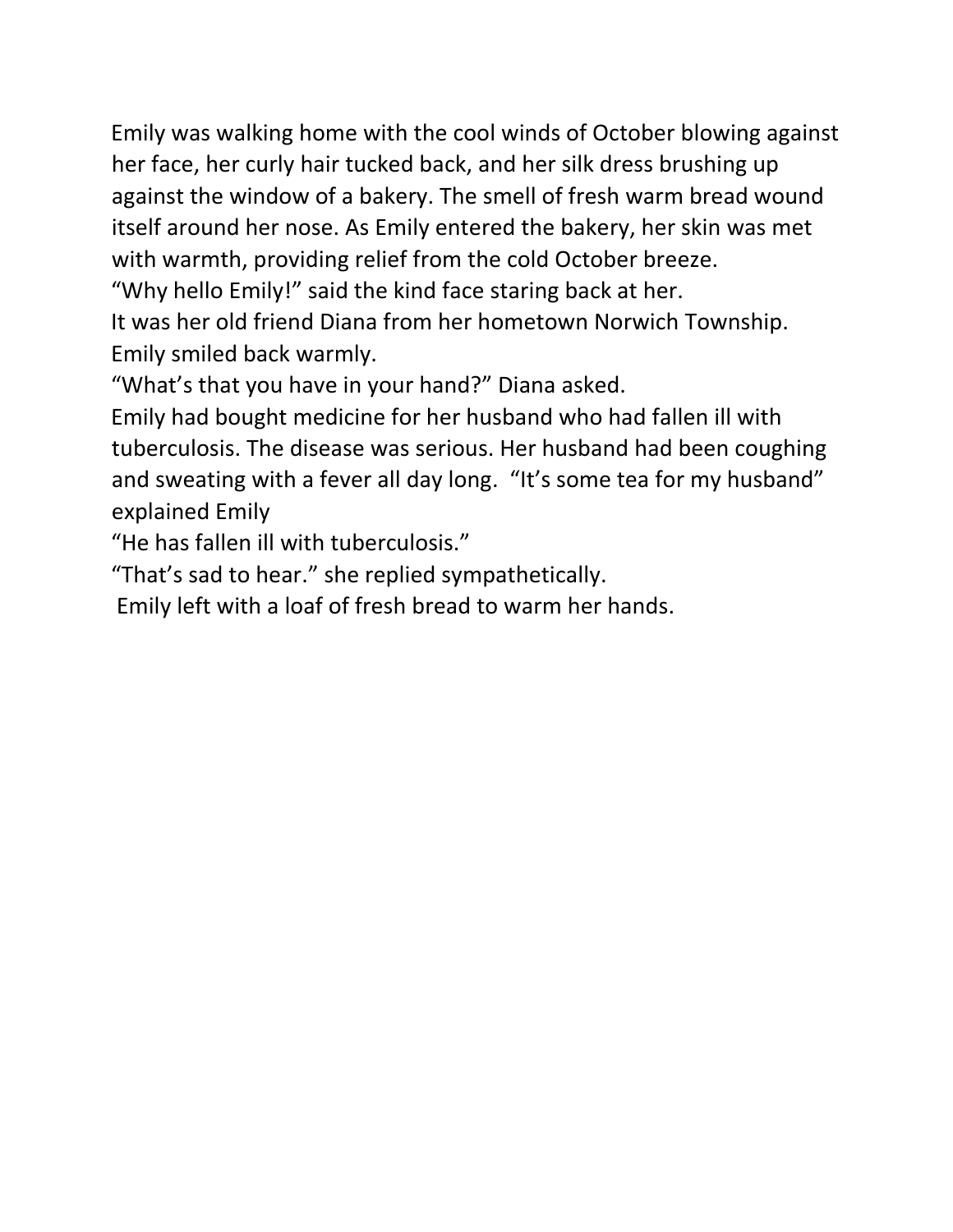

It was getting late and she had to get back to her husband. The sound of the horse hooves clonking on the pavement drowned out the thoughts going through her head. Emily was seriously worried about her husband, she loved him and wanted him to stay healthy. Her stomach filled with butterflies and her heart felt heavy. Emily wanted to know how to cure his disease without him having to suffer. She had no medical knowledge, but she wanted to do more.

Her keys jangled as she opened the door with a click. The hallway was dark as she stepped inside. Her high heeled boots made the wooden floor boards creak. There was a cough in the living room from her husband. Emily quickly hurried to the kitchen to boil some water for the tea. The smell of lemons and ginger filled the kitchen. The best that Emily could do for her husband was to brew some tea to soothe his throat and warm his insides.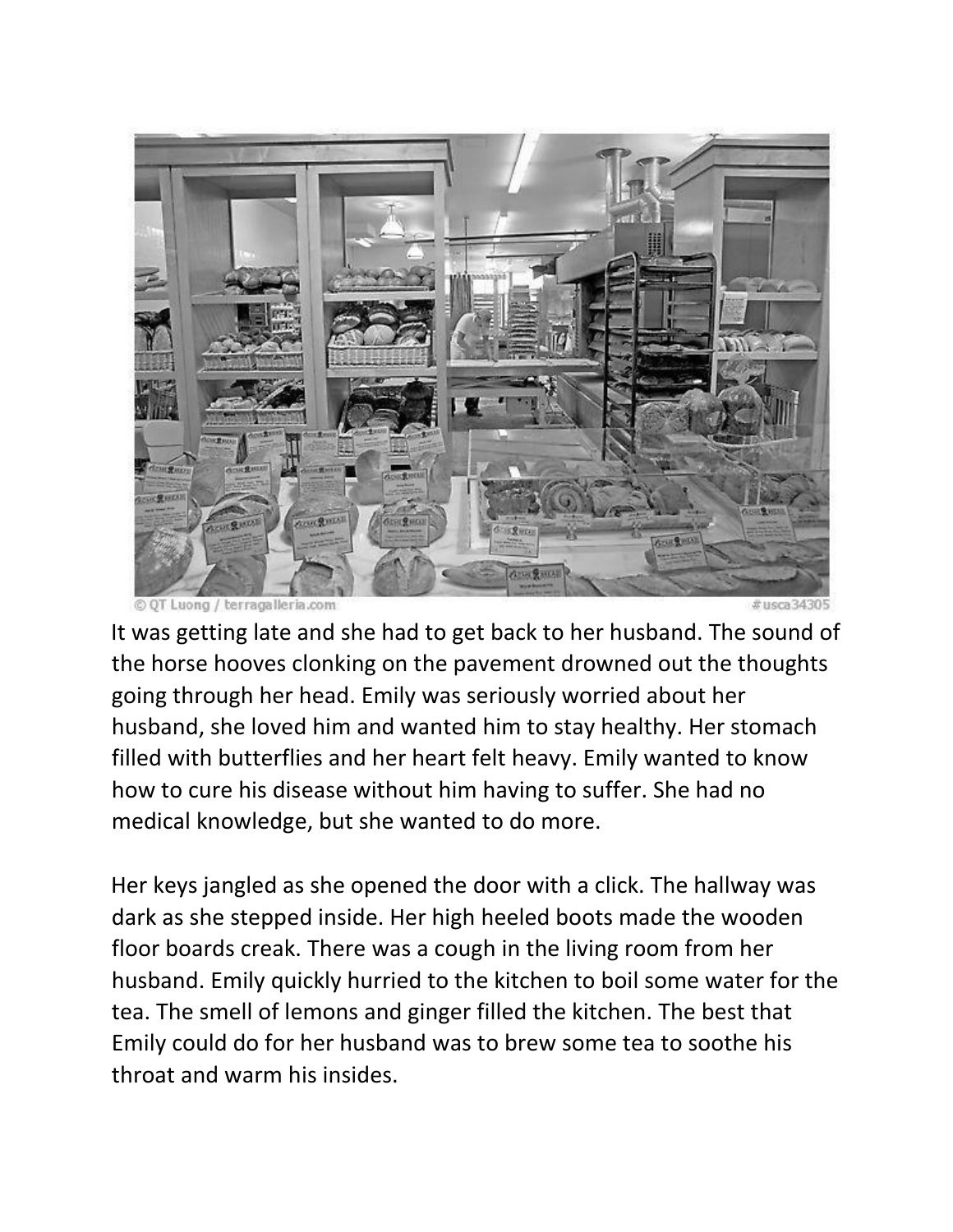"Honey, tea's ready!" Emily called to the living room. Footsteps approached from upstairs, it was her daughter Augusta coming down.

"Good evening mother, you are home!" she said skipping towards her. "Can you take this to your father Augusta?" she said, "Thank you." John Howard was coughing and coughing, he sipped his tea then slowly mustered a thank you to Augusta. Emily could tell that he was tired, and it was there and then that she decided to pursue an education in medicine, to not only be able to help her husband but to help others as well.

Emily kept her promise to herself that she was going to study medicine, she applied for the Toronto University School of Medicine. Emily was quite disappointed to have been rejected. So, she decided to speak with the dean about why this had occurred. She felt unsteady and insecure about what she was going to do, but she was determined to study medicine and wasn't going to let her fear of losing dignity stand in her way.

She wrapped her arms around her jacket and exhaled, sighing. Emily watched as the air from her mouth formed into a cloud and dissolved into the sky. She knew that it would be difficult, but she was going to stay strong no matter what.

The brick walls of the school made it look new and well built. Emily quickly entered the school doors to the stares of many students and faculty members. They were all men, not a single woman was in sight. She walked down the hall quietly not willing to greet anyone until she got to the doors of the office. She pushed the doors open and walked inside briskly.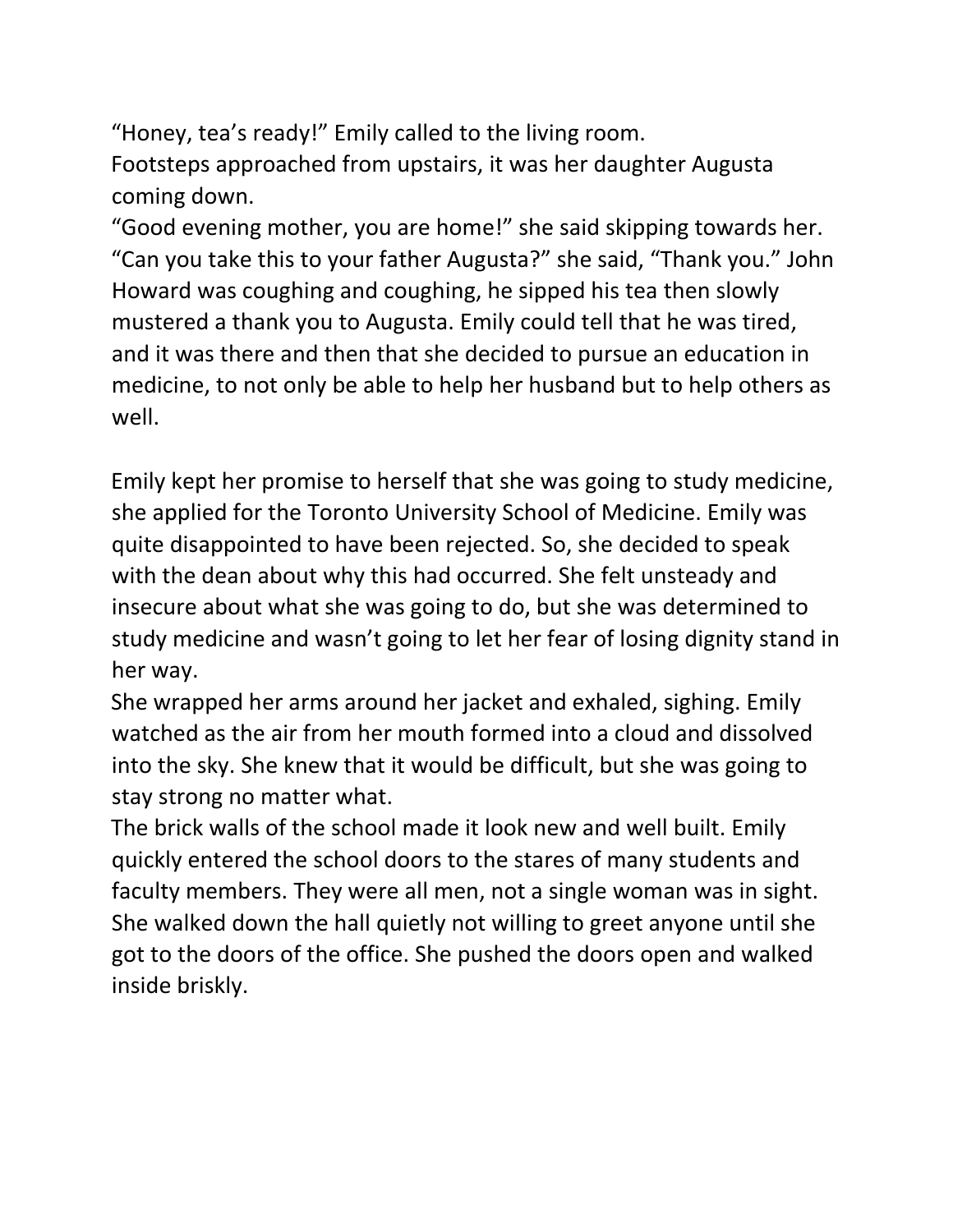

"Wait right there, you can't go in without permission." The secretary called to Emily as she rushed in.

"Oh, I'm sorry, I am an applicant and I would like to speak with the dean please." she replied respectfully.

"Have you scheduled a meeting with him?" The secretary asked. Emily glanced at the plaque on her desk, it read 'Barbara Wilson, Secretary'. "No, unfortunately I didn't Barbara" she replied, looking straight into Barbara's eyes. Emily wasn't going to waste any more time.

"Could I please see the associate dean?" Emily asked.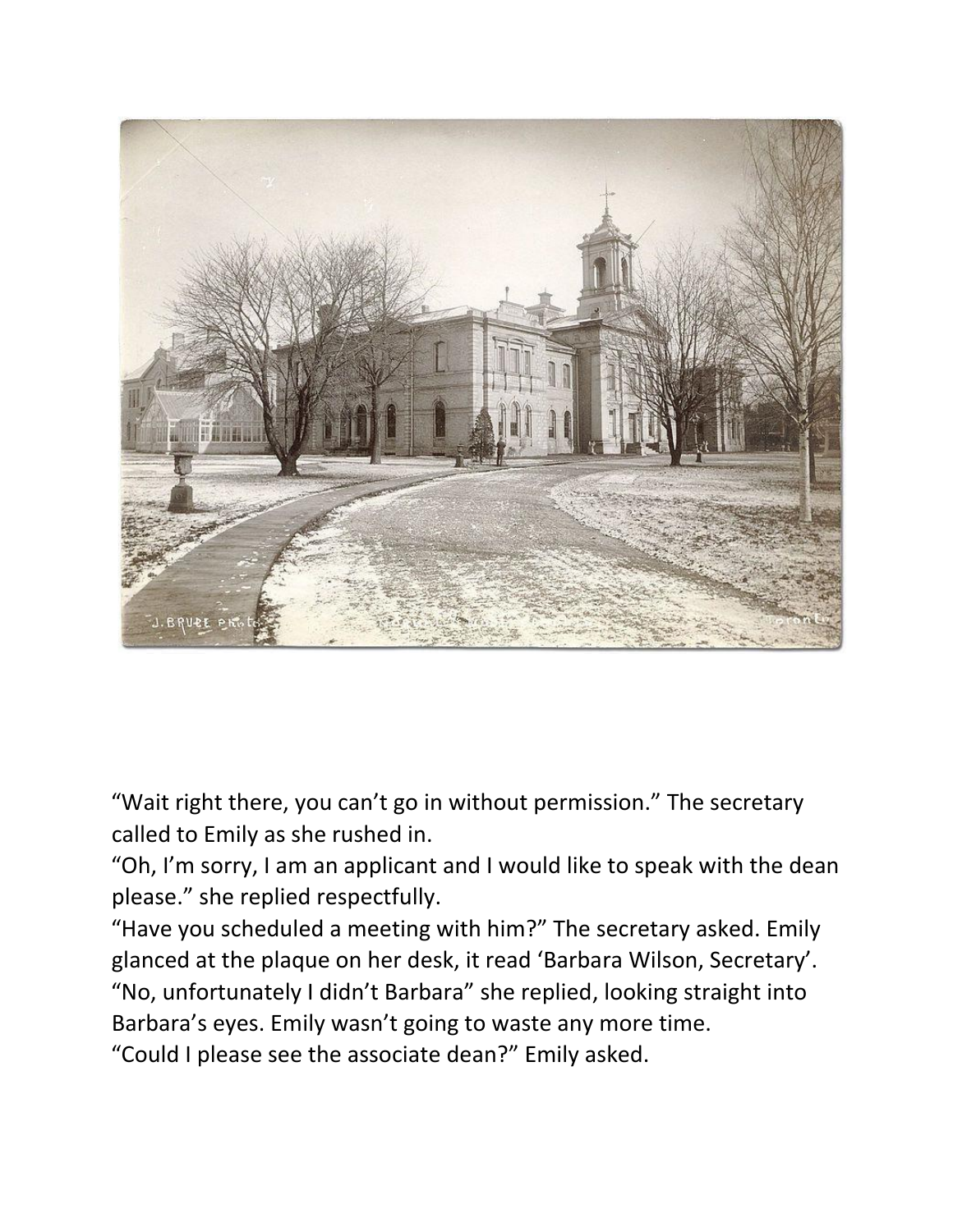"Well of course you could meet with him soon as he is on his lunch break in his office." Barbara replied kindly.

20 minutes later Emily was seated on the chair in the associate dean's office.

"Hello, my name is Emily Howard Stowe, how do you do Sir?" Emily asked politely.

"I'm well, thank you." He replied, barely looking up.

"I would like to know why you denied my admission" she asked, then added "All the documents were provided, and I understand that it is your decision for who enrolls at this school, but I would like to know what was wrong with my application."

"First of all, you are a woman and you have no medical background." "What does it change in this application that I am a woman?" Emily asked, looking at the cup of tea on the table.

"I think you should be heading home now Emily." he said, avoiding the question and gesturing for her to leave his office.

Emily stood up, brushed her dress, and as she left the office, she asked the associate dean again, holding the door open "Please answer my question."

He sighed, he looked very annoyed at Emily, but he gave in and answered her question with exasperation in his voice.

*"The doors of the University are not open to women and I trust they never will be."* Then he shut the door in Emily's face.

Emily walked home disappointed by how the associate dean had spoken to her but was not defeated.

I'm going to find another university that will accept me! She thought to herself, determined.

The next day Emily started the application process for the New York Medical College for Women. She wasn't going to study medicine in Canada, but she was at least going to study medicine.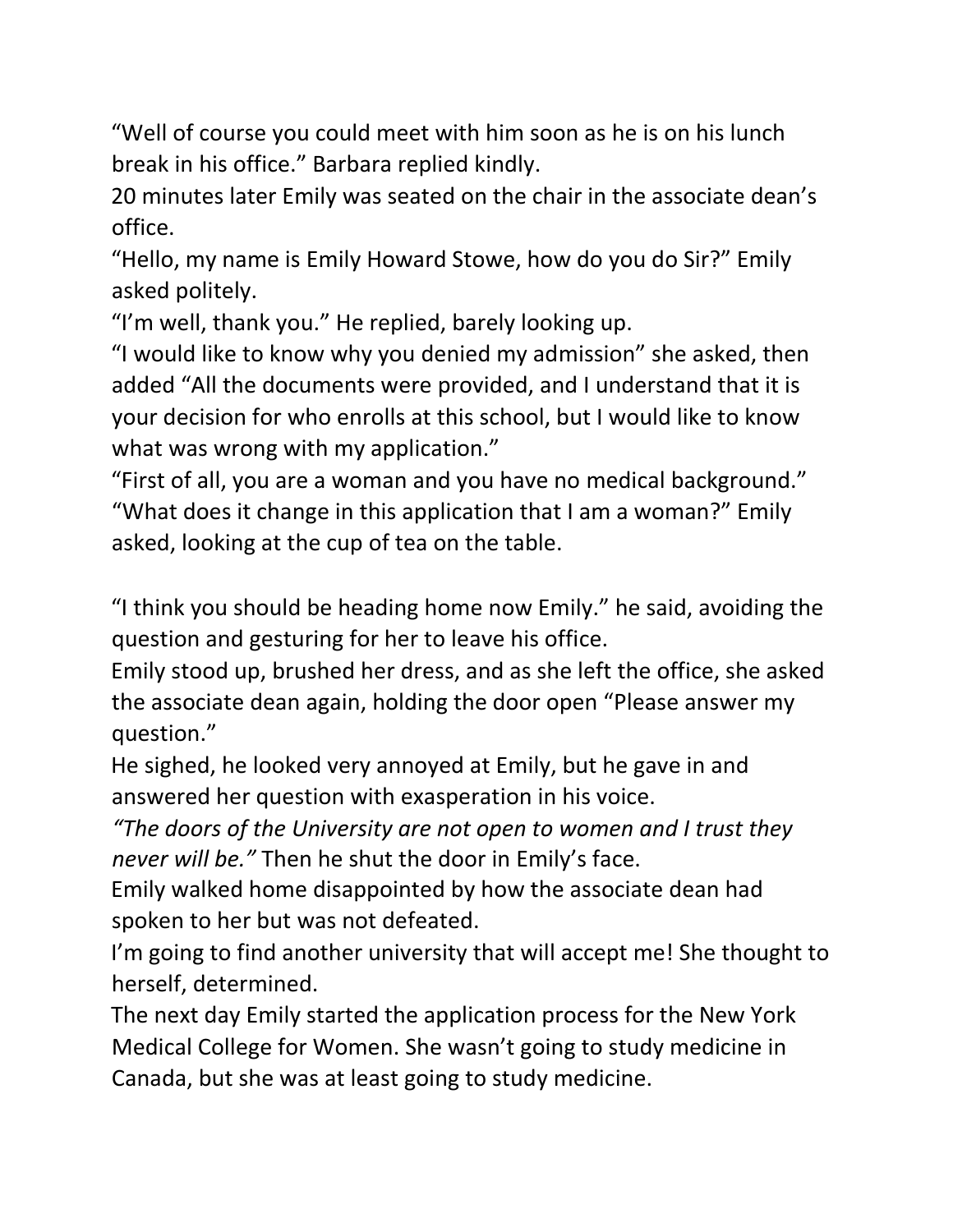

She was accepted and was overcome with joy. She told her family, Emily Howard Stowe was finally going to study medicine! She left her children at home and went off to pursue her dream. At the New York Medical College for Women she studied homeopathic medicine. Knowing that her children were safe with her sister Cornelia, she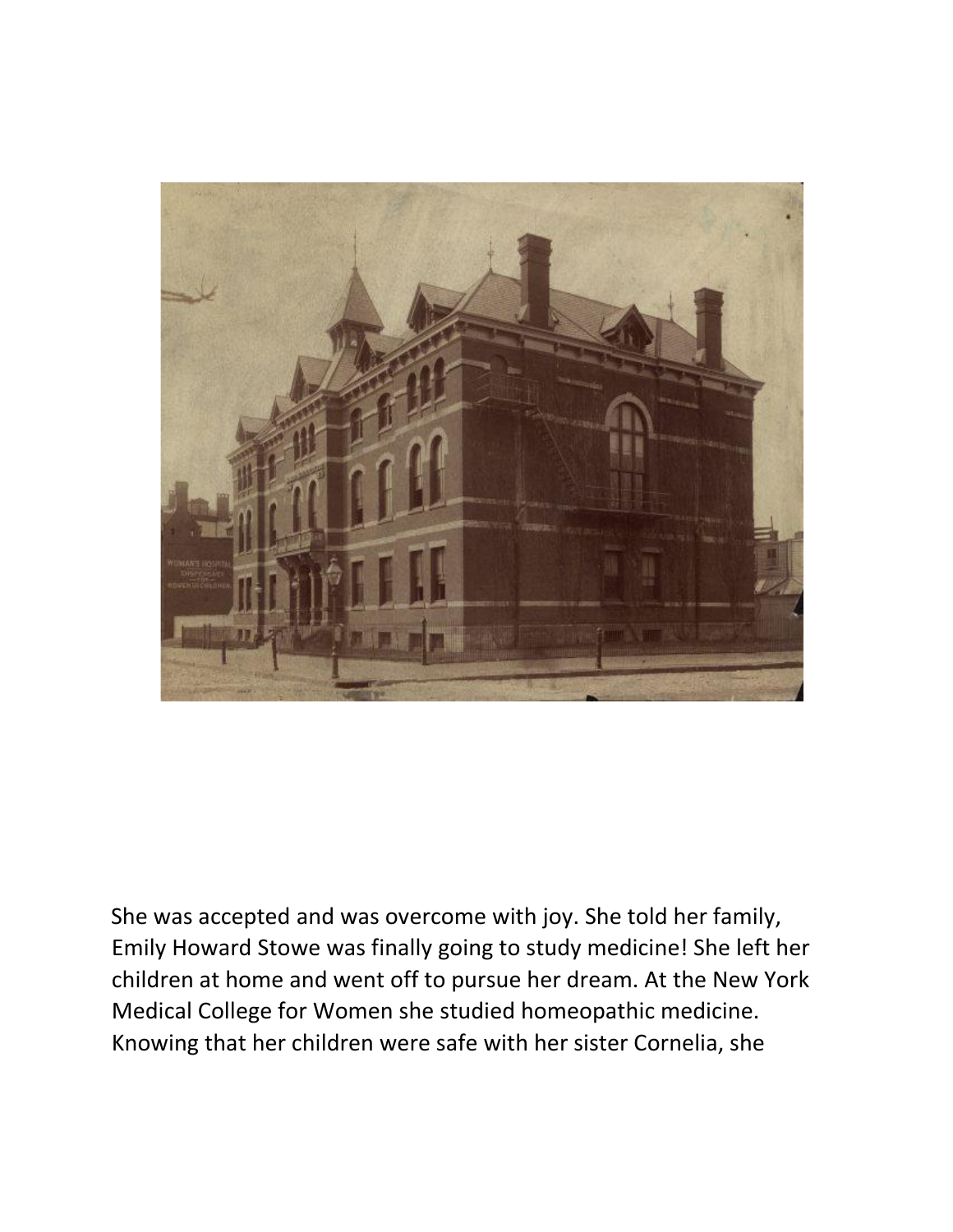focused all her time and energy on studying. Two years later she received her medical degree. It was such a wonderful day.



She moved back to Canada and started her own practice on Richmond Street in Toronto, where she dedicated her practice to curing diseases for women and children.